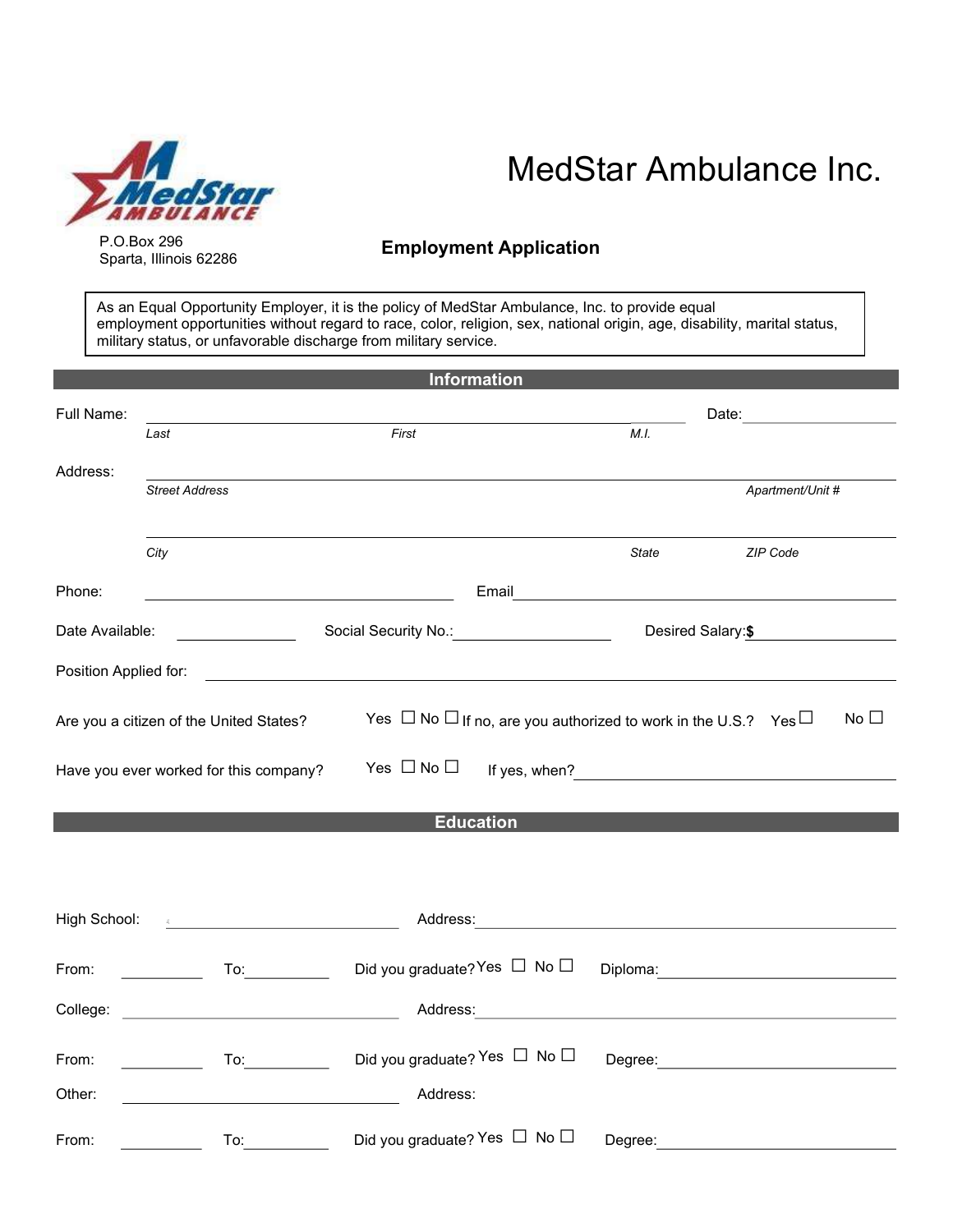### **Military Service**

| Branch:                           | From:              | To: |
|-----------------------------------|--------------------|-----|
| Rank at Discharge:                | Type of Discharge: |     |
| If other than honorable, explain: |                    |     |

Date you can begin work: Will you accept part time work? Yes □ No □ Will you accept Full Time work? Yes □ No □ Can you work 1st shift(7am–3pm)? Yes □No □ Can you work 2<sup>nd</sup> shift(3pm–11pm)? Yes □No □ Can you work 3<sup>rd</sup> shift(11pm-7am)? Yes □No □ Can you work 24hr shifts? Yes □No □ Will you work overtime whenever scheduled or requested? Yes □ No □ Can you work weekends whenever scheduled or requested? Yes □No □ Shift(s) you prefer to work.

List any special skills, certifications or licenses you possess (medical, technical, clerical, mechanical, etc.) which may be of benefit to our Company.

#### Complete this section only if you are applying for an office position.

Typing: Approximate WPM

Business machines you can operate.

Special office skills you may possess.

#### References

Please list three professional references.

| Relationship:               | Full Name: |
|-----------------------------|------------|
| Phone:                      | Company:   |
|                             | Address:   |
|                             |            |
| Relationship: Nelationship: | Full Name: |
| Phone:                      | Company:   |
|                             | Address:   |
|                             |            |
| Relationship:               | Full Name: |
| Phone:                      | Company:   |
|                             | Address:   |
|                             |            |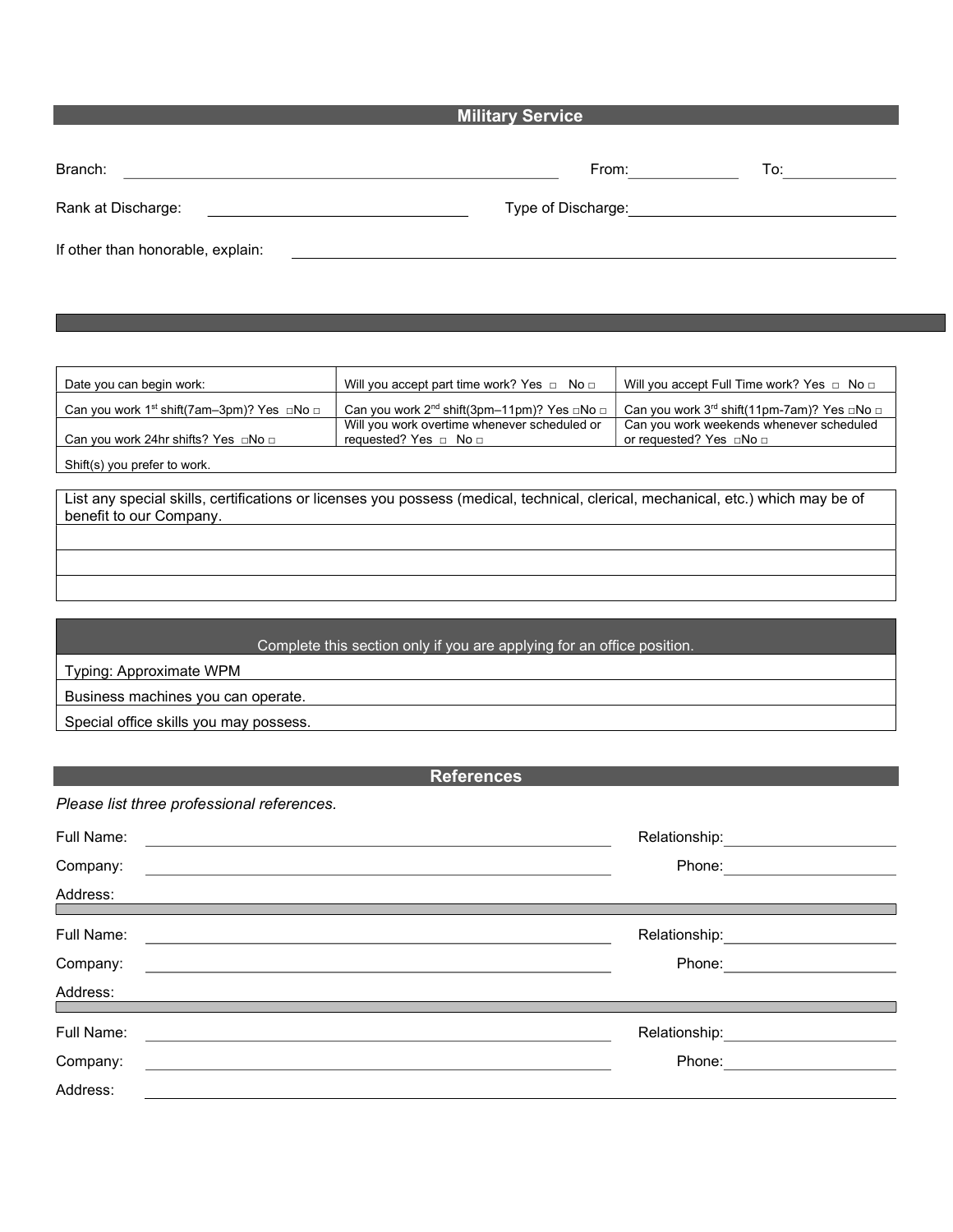|                   | <b>Previous Employment</b>                                                                                       |                                                                                                                                                                                                                                      |
|-------------------|------------------------------------------------------------------------------------------------------------------|--------------------------------------------------------------------------------------------------------------------------------------------------------------------------------------------------------------------------------------|
| Company:          | ,我们也不能在这里的时候,我们也不能在这里的时候,我们也不能会在这里的时候,我们也不能会在这里的时候,我们也不能会在这里的时候,我们也不能会在这里的时候,我们也                                 |                                                                                                                                                                                                                                      |
| Address:          |                                                                                                                  | Supervisor: <b>Example 2019</b>                                                                                                                                                                                                      |
| Job Title:        | Starting Salary:\$                                                                                               | Ending Salary: \$                                                                                                                                                                                                                    |
| Responsibilities: |                                                                                                                  |                                                                                                                                                                                                                                      |
| From:             |                                                                                                                  | Reason for Leaving: <b>Container the Contract of Leaving</b>                                                                                                                                                                         |
|                   | No <sub>1</sub><br>May we contact your previous supervisor for a reference?<br>Yes  □                            |                                                                                                                                                                                                                                      |
|                   | <b>Previous Employment</b>                                                                                       |                                                                                                                                                                                                                                      |
| Company:          | <u> 1989 - Andrea Stadt Britain, amerikansk politik (d. 1989)</u>                                                | Phone: _________________________                                                                                                                                                                                                     |
| Address:          | and the control of the control of the control of the control of the control of the control of the control of the | Supervisor: Victor Contract Contract Contract Contract Contract Contract Contract Contract Contract Contract Co                                                                                                                      |
| Job Title:        | Starting Salary:\$                                                                                               | Ending Salary:\$                                                                                                                                                                                                                     |
| Responsibilities: |                                                                                                                  |                                                                                                                                                                                                                                      |
| From:             | To <u>:_________________________</u>                                                                             | Reason for Leaving: <u>contained and the set of the set of the set of the set of the set of the set of the set of the set of the set of the set of the set of the set of the set of the set of the set of the set of the set of </u> |
|                   | May we contact your previous supervisor for a reference?<br>No <sub>1</sub>                                      |                                                                                                                                                                                                                                      |
|                   | Previous Employment                                                                                              |                                                                                                                                                                                                                                      |
| Company:          | and the control of the control of the control of the control of the control of the control of the control of the |                                                                                                                                                                                                                                      |
| Address:          | and the control of the control of the control of the control of the control of the control of the control of the | Supervisor: 2000 Contract Contract Contract Contract Contract Contract Contract Contract Contract Co                                                                                                                                 |
| Job Title:        | Starting Salary:\$                                                                                               | Ending Salary:\$                                                                                                                                                                                                                     |
| Responsibilities: |                                                                                                                  |                                                                                                                                                                                                                                      |
| From:             | To:                                                                                                              |                                                                                                                                                                                                                                      |
|                   | May we contact your previous supervisor for a reference?<br>Yes $\Box$<br>No <sub>1</sub>                        |                                                                                                                                                                                                                                      |
|                   | <b>Previous Employment</b>                                                                                       |                                                                                                                                                                                                                                      |
| Company:          | and the control of the control of the control of the control of the control of the control of the control of the |                                                                                                                                                                                                                                      |
| Address:          |                                                                                                                  | Supervisor: Victor Contract Contract Contract Contract Contract Contract Contract Contract Contract Contract Co                                                                                                                      |
| Job Title:        | Starting Salary: \$                                                                                              | Ending Salary: \$                                                                                                                                                                                                                    |
| Responsibilities: | <u> 1980 - Johann Barbara, martxa alemaniar amerikan a</u>                                                       |                                                                                                                                                                                                                                      |
| From:             | To: _______________                                                                                              |                                                                                                                                                                                                                                      |
|                   | May we contact your previous supervisor for a reference?<br>Yes $\Box$<br>No <sub>1</sub>                        |                                                                                                                                                                                                                                      |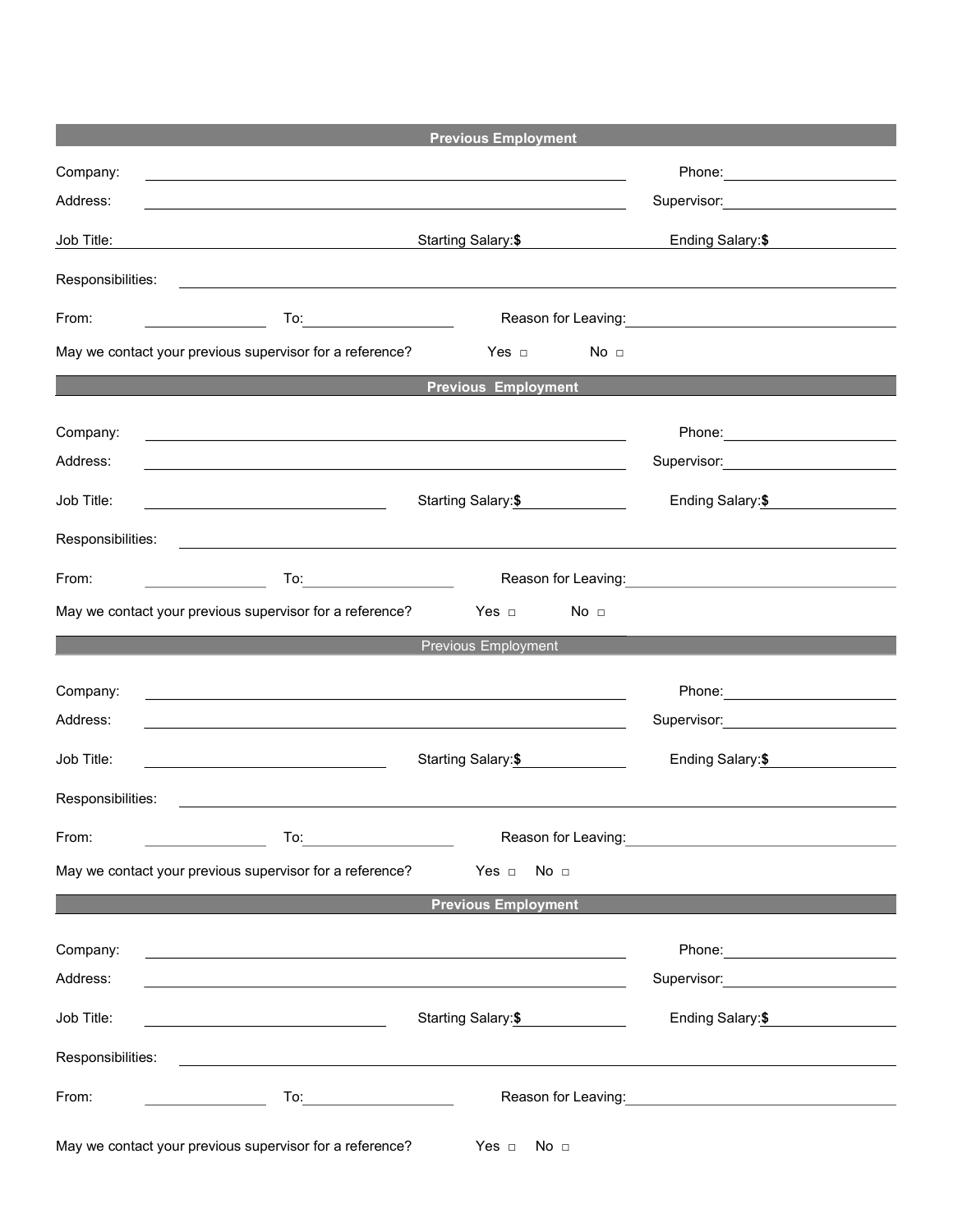Please complete this form completely and legibly in all applicable spaces. Applications will remain current/valid for one (1) year from date of last submission or valid update.

| Last Name:                                             | First Name:       | Middle Initial: |
|--------------------------------------------------------|-------------------|-----------------|
| <b>Street Address</b>                                  |                   |                 |
| City                                                   | State             | Zip Code        |
| Region 4 FTO Yes $\Box$ No $\Box$                      |                   |                 |
| Are You Currently an EMT Student? Yes $\Box$ No $\Box$ | If Yes, Where at? |                 |

| Certification                                  | Level/Type                                              | Certification<br>Number | Expiration<br>Date |
|------------------------------------------------|---------------------------------------------------------|-------------------------|--------------------|
|                                                |                                                         |                         |                    |
| Driver's License, State:                       |                                                         |                         |                    |
| Illinois EMT/Paramedic License                 |                                                         |                         |                    |
| National EMT Certificate/Paramedic             |                                                         |                         |                    |
| CPR (BLS Provider)                             |                                                         |                         |                    |
| <b>CPR/BLS Instructor</b>                      |                                                         |                         |                    |
| <b>ACLS</b>                                    |                                                         |                         |                    |
| <b>ITLS/PHTLS</b>                              |                                                         |                         |                    |
| <b>PALS</b>                                    |                                                         |                         |                    |
| Hepatitis-B Vaccination<br>Series Date         |                                                         |                         |                    |
| Series Completed                               |                                                         |                         |                    |
| <b>TB Skin Test</b><br>Date of Series Complete |                                                         |                         |                    |
| Influenza Vaccine                              |                                                         |                         |                    |
| T-Dap                                          |                                                         |                         |                    |
| <b>MMR</b>                                     |                                                         |                         |                    |
| Childhood Immunizations                        |                                                         |                         |                    |
| Other:                                         |                                                         |                         |                    |
|                                                | Please attach copies of all licenses and certifications |                         |                    |
|                                                | when submitting form                                    |                         |                    |